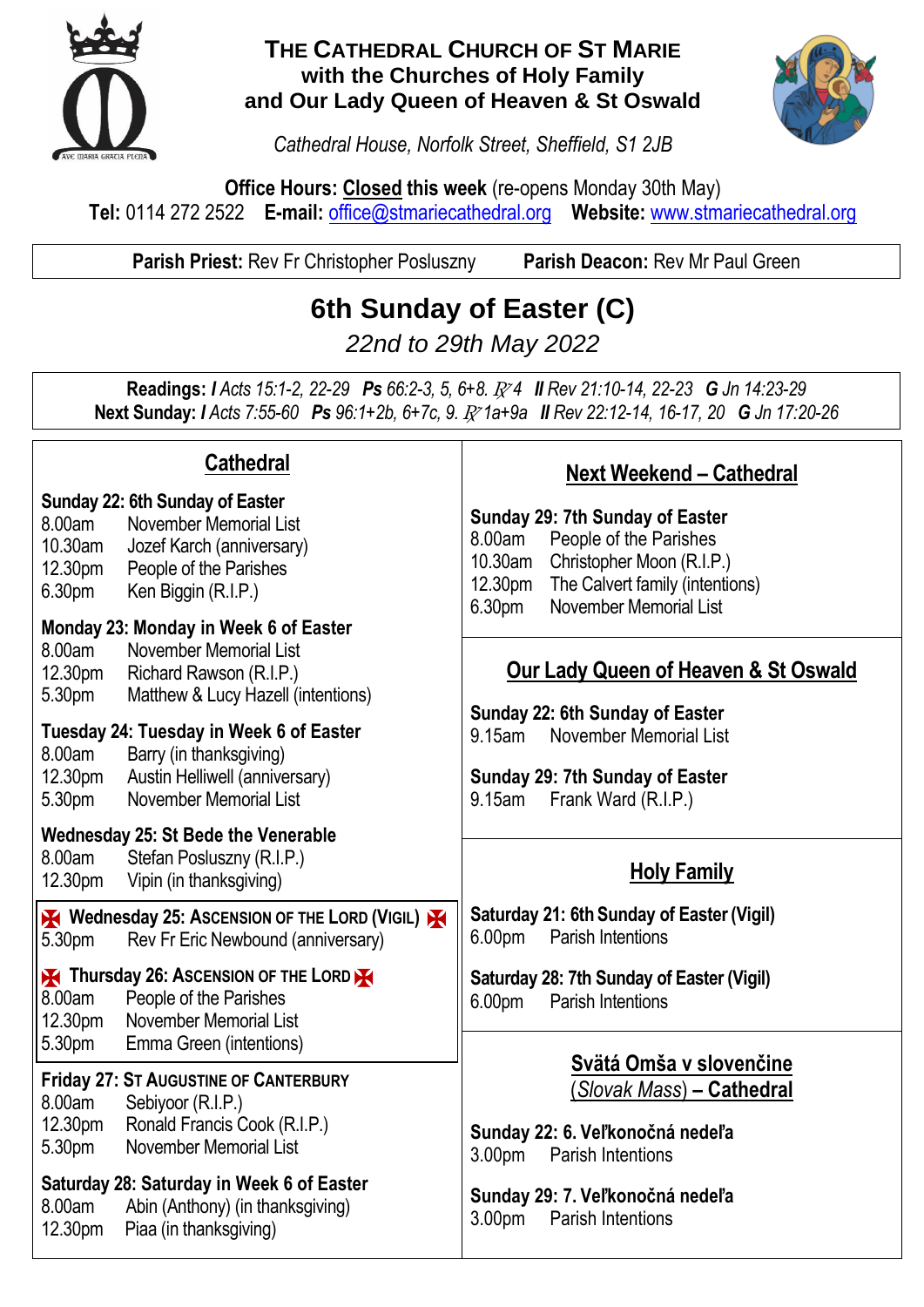**We pray** for Catherine Pugh, Alban Alexander le Roux, Ronald Francis Cook, and all those who have died recently.

**Please remember in your prayers our sick:** Phyllis Caesar, Jackie Davison, Mavis Hamilton, Marie Casey, Ann Harvey, Trevor Harvey, Nora Kenny, Maura Hallam, Rev Fr Colum Kelly, John Carroll, Robert Stocks, Gloria Welsh, Anthony Gallagher, Christopher Browne, Clifford Browne, Ruth Bleakley, Helen Carroll, Mary Pridgeon, Kath Atherton, Pat O'Connor (Lintott), Elizabeth Dillop, Kay Worsnop, Vladimir Korbar Jr, Jean Hegarty, Rima Lattash, Margaret & John Whitehead, Catherine, Angela Eddy, Mary Parkinson, Kevin Worsnop, Liam, Dee Wright, Emma Green, Damian Osako, and all those who are suffering mentally, emotionally or physically.

*Names will stay on the list for 3 months. Please contact Cathedral House if you wish your friend or family member to be included.*

**Anniversaries this Week:** 22 May – Jozef Karch; 24 May – Austin Helliwell; 25 May – Rev Fr Eric Newbound; 29 May – Rev Fr Francis Ogden.

**Each Sunday after the 10.30am Mass there is an opportunity to get together with other parishioners over a cup of coffee or tea.** This is an important way of building and strengthening the parish community, so please join us, whether you are a regular member of the congregation or a visitor. Refreshments are served in the Houlden Hall (1st floor of the building next door to the church), and we look forward to getting to know you better – all welcome!

**Expanding our Mass Stewarding Teams:** We are one Church and one family, and 'many hands makes light work'! We are now looking to expand all of our Sunday Stewarding Teams, and would like to appeal for your help. Stewards are there to give a warm welcome to everyone, and to assist people with their queries and requests. There are also a lot of little jobs that need doing to make each Mass run smoothly. Serving God in this way is very rewarding and fulfilling! If you are willing to volunteer from time to time to support your Mass community, please contact Candida on [PPC@stmariecathedral.org,](mailto:PPC@stmariecathedral.org) or speak to one of the team!

**Hallam Walsingham Diocesan Pilgrimage—Saturday 23rd July:** Coaches leave Pond Hill at 7.30am. £18 adults, £12 students/children, Procession along the Holy Mile, Mass of Sunday. Contact Joseph Durham (07939 152558; [joseph.durham52@gmail.com\)](mailto:joseph.durham52@gmail.com) or Francesca Flynn (268 6247; [francesca@fmflynn.plus.com\)](mailto:francesca@fmflynn.plus.com) to book your place, or if you would like more information about the pilgrimage.

**A Communications Team for St Marie's – help needed:** The PPC currently take responsibility for developing a lot of the posters, displays, social media posts, emails and messaging coming out of the Cathedral, as well as for much of the website content and design. We are now looking to set up a dedicated Communications Team that can develop that further. If you think you may have some useful skills and can spare a little time, please get in touch with Candida on [PPC@stmariecathedral.org.](mailto:PPC@stmariecathedral.org) Thank you!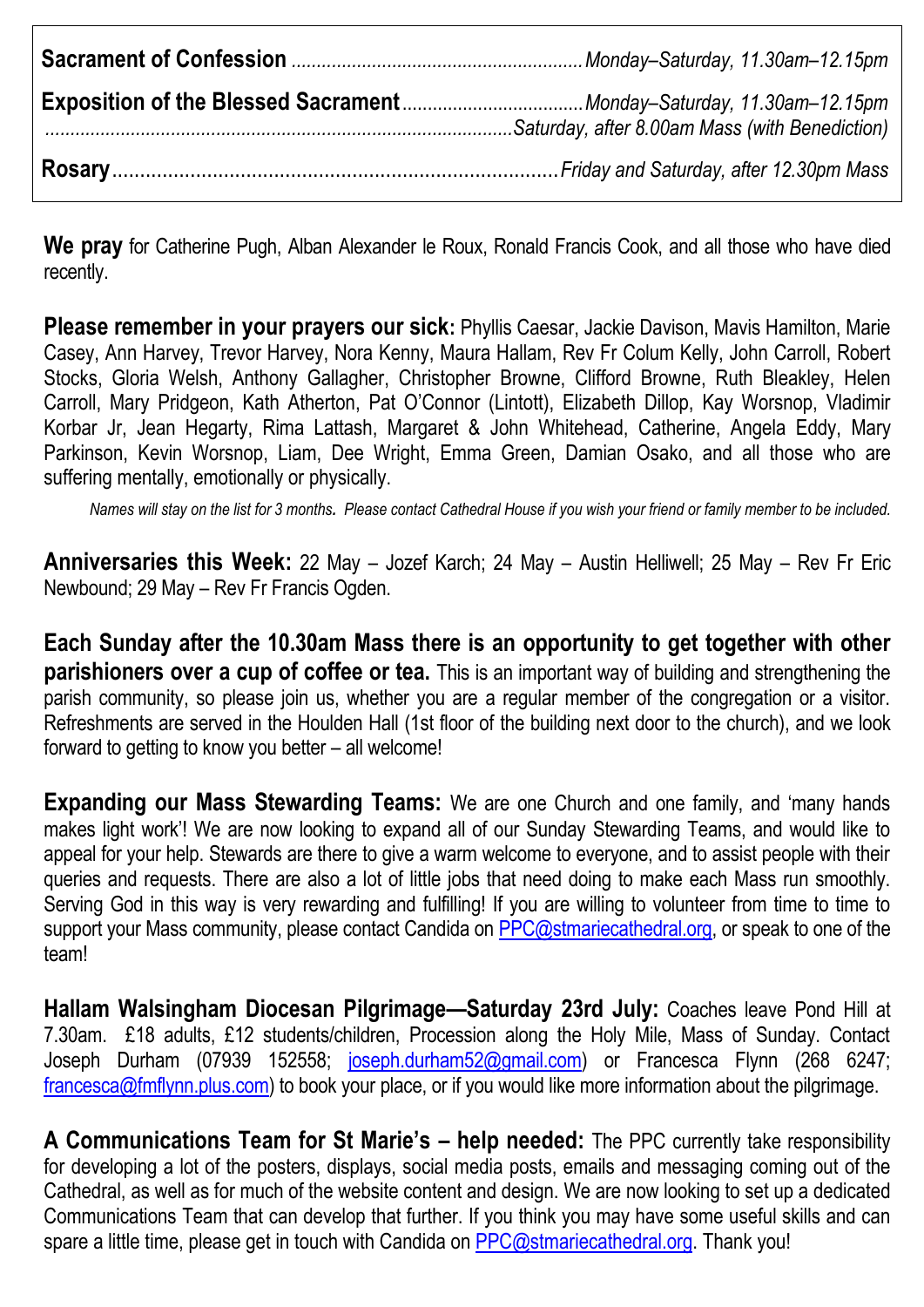# **Statement of the Bishops of England & Wales—"Returning to Mass at Pentecost"**

After their most recent plenary meeting, the Bishops have decided to **reinstate the obligation for Catholics to attend Mass on Sundays and Holy Days in person from Pentecost Sunday (5th June).**

In their statement, the Bishops remind us that "our fundamental Christian duty is to worship God by participating in the celebration of Mass", and that "as the Church needs the witness of the presence of each person, so too each believer needs to journey in faith and worship with their fellow disciples." They also remind us that when one is impeded from attending Mass for a serious reason, such as ill health or having to care for the sick, this is not a breach of the Sunday obligation.

The full statement is available to read in the narthex, and online at [https://www.cbcew.org.uk/spring-plenary-](https://www.cbcew.org.uk/spring-plenary-2022-resolution-returning-to-mass-at-pentecost/)[2022-resolution-returning-to-mass-at-pentecost/.](https://www.cbcew.org.uk/spring-plenary-2022-resolution-returning-to-mass-at-pentecost/) And if you know someone who is not coming to Mass at the moment, this is a good opportunity to invite them back to church!

**No Children's Liturgy on 22nd or 29th May:** from next Sunday, Children's Liturgy will be taking a little break for two weeks, but will be back on Sunday 5th June. We look forward to seeing you all then!

**Could you help set up a befriending service, and/or restart an SVP conference at St Marie's?** The PPC were recently approached to see if we could help to provide a befriending service to a lonely and isolated gentleman. Unfortunately, we currently don't have the ability to do this. In the past we have had a St Vincent de Paul (SVP) conference at the Cathedral that could take on such requests, and we are keen to explore if this could be an option once again. If you are interested in living out your Christian values by making time to visit the sick and befriend the lonely, please get in touch with us on [PPC@stmariecathedral.org.](mailto:PPC@stmariecathedral.org)

**Thank you all for supporting Missio, the Pope's charity for World Mission:** In 2021, a continuing challenging year for us all, the Diocese of Hallam raised over £30,000 through Red Boxes or by direct debit, cheques and on line. Here at St Marie's, parishioners contributed £267.32 to help in the vital work of Missio and the Mill Hill Missionaries. Please continue supporting our missionaries, both financially and through your prayers. More information can be found about Missio and its founder Pauline Jaricot, who is to be beatified in May, at [https://missio.org.uk/.](https://missio.org.uk/)



# **CORPUS CHRISTI PROCESSION**

## **Sunday 19th June**

This year, for the first time since 2019, the Corpus Christi procession will be taking place on the afternoon of Sunday 19th June, starting from the Cathedral at **3.00pm**.

This is a visible witness to our Catholic faith, and we hope that, this year especially, many people from across the diocese will take part—so do put the date in your diary!

If you are able to help in any way, please do sign up using the forms at the back of the Cathedral.